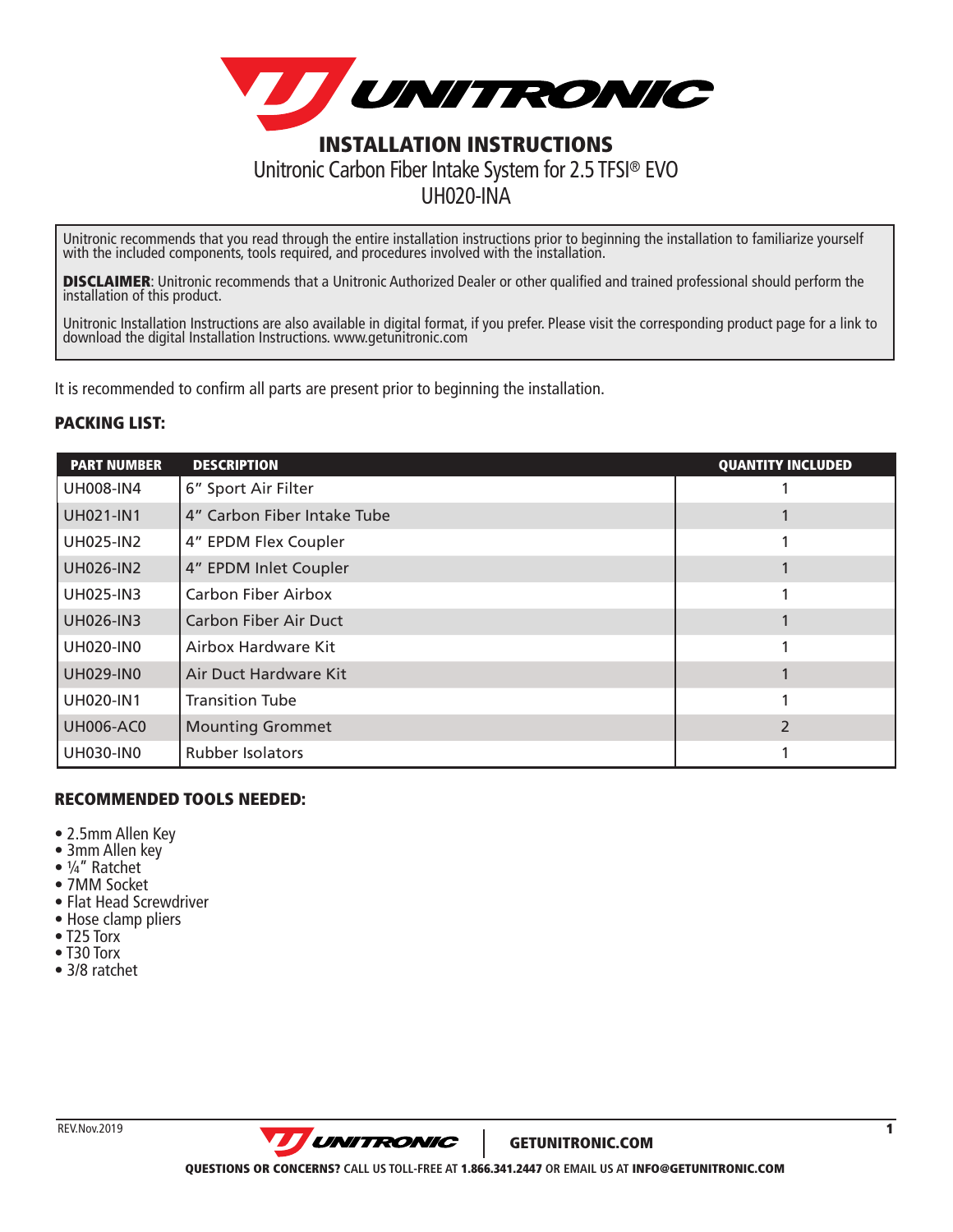

We recommend that you first start with assembly of the complete Intake, before installing it onto the vehicle.

#### Unitronic Carbon Fiber Air Intake Assembly

- Unpack all components of your Unitronic Carbon Fiber Intake System, lay them out on the table, and ensure that you have all pieces as listed in the packing list above. (See Fig. A) 1
- Locate the Sport or Race Air Filter (UH008-IN4 or UH009-IN4) and the Transition Tube (UH020-IN1) and install the Air Filter onto the Transition Tube. Using your flat head screwdriver, tighten the air filter into place. (See Fig. B) 2
- Locate the Mounting Grommets (UH006-IN0) and the Carbon Fiber Airbox (UH025-IN3). Install the mounting grommets into the corresponding mounting tabs on the carbon fiber airbox. (See Fig. C) 3
- Locate your Rubber Isolators (UH030-IN0) and install them onto your carbon fiber airbox. (See Fig. D) 4
- Locate the Hardware Kit (UH020-IN0) and together with the Transition Tube & Air Filter, insert this assembly into the airbox. (See Fig. E). Using the supplied hardware, affix the transition tube and air filter assembly onto the airbox by lining up the mounting ring with the corresponding locations on the airbox. We recommend that you leave the hardware hand-tight until they are all in place. Then use your 3mm Allen to tighten all four (4) fasteners to a maximum torque specification of 5 Nm. (NOTE: Be very careful to not over tighten the fasteners.) (See Fig. F) 5
- Remove the OEM water drain tube from the factory airbox and transfer it onto the bottom of the Unitronic Carbon Fiber Airbox. (See Fig. G) 6
- Locate the Unitronic Carbon Fiber Air Duct (UH026-IN3) and install it into the airbox (See Fig. H) 7





FIG. A FIG. B FIG. B FIG. C FIG. C FIG. D













REV.Nov.2019



GETUNITRONIC.COM

QUESTIONS OR CONCERNS? **CALL US TOLL-FREE AT** 1.866.341.2447 **OR EMAIL US AT** INFO@GETUNITRONIC.COM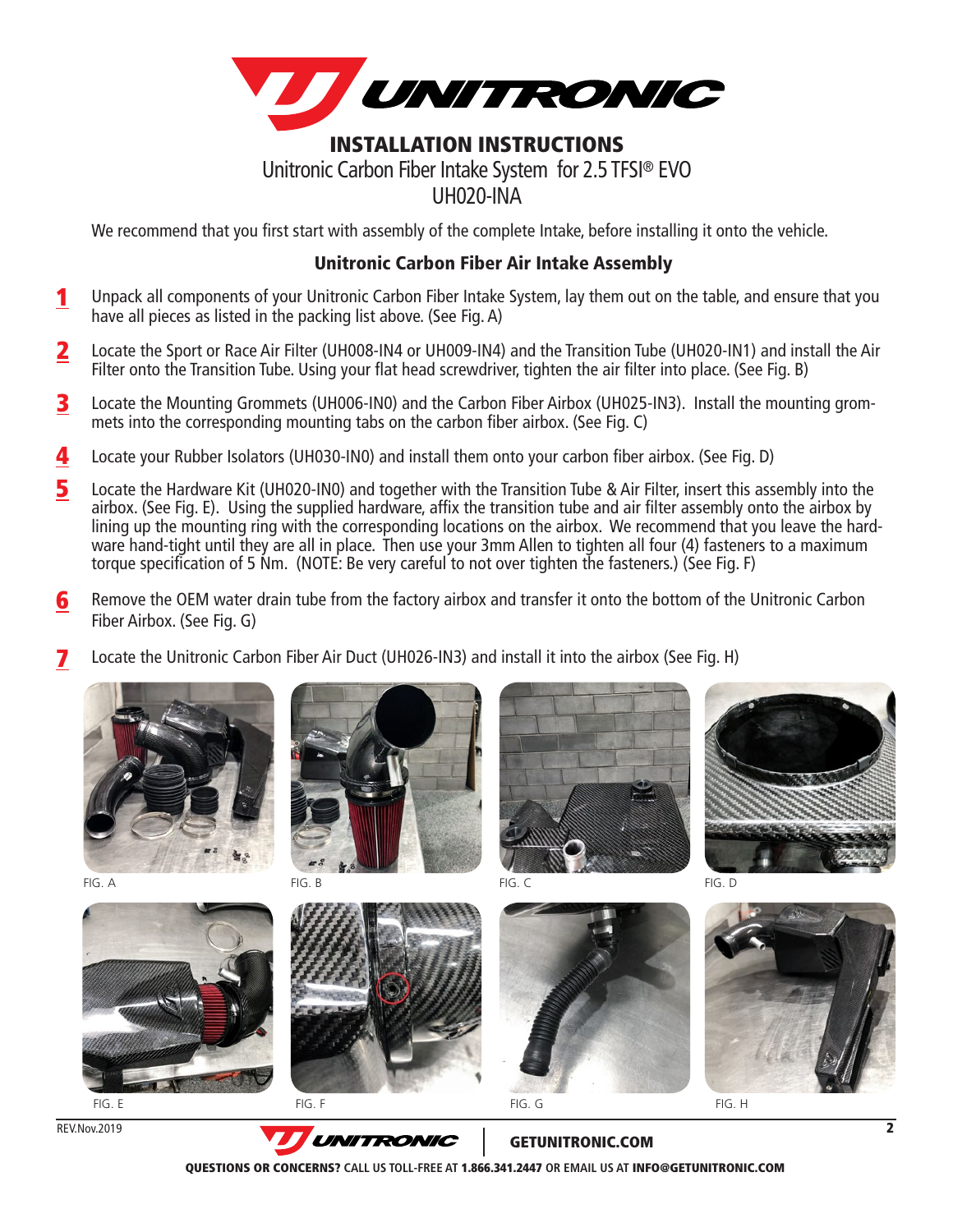

Now that you've assembled your Unitronic Carbon Fiber Intake System, you can begin to uninstall the factory intake:

- Open the engine compartment (See Fig. 1) and remove the engine cover. 8
- Using your T25 Torx, remove the two (2) fasteners on either side of the air duct. (See Fig. 2) 9
- **10** Using your hose clamp pliers, release tension on the clamp to remove the diverter valve tube. (See Fig. 3)
- Using your 7mm socket, loosen the clamp holding the silicone hose to the airbox. (See Fig. 4) 11
- Remove the DSG breather at the front of the airbox, by unhooking it using a flat head screwdriver. 12
- 13 By pulling upwards and forward on the airbox, remove the airbox from the mounting grommets / tabs. (See Fig. 5)
- **14** Unclip the breather hose from the coil pack harness.
- **15** Using the two tabs on the connection, remove the breather line from the intake tube (See Fig. 6)
- **16** Locate the T30 Torx fastener on the back of the intake tube (bracket), and using your T30 Torx, remove the fastener to free up the intake tube for removal. (See Fig. 7)
- **17** Using your hose clamp pliers, release the tension and move the clamp aside to free the intake tube from the Turbo Inlet Elbow. (See Fig. 8)











FIG. 4



REV.Nov.2019



GETUNITRONIC.COM

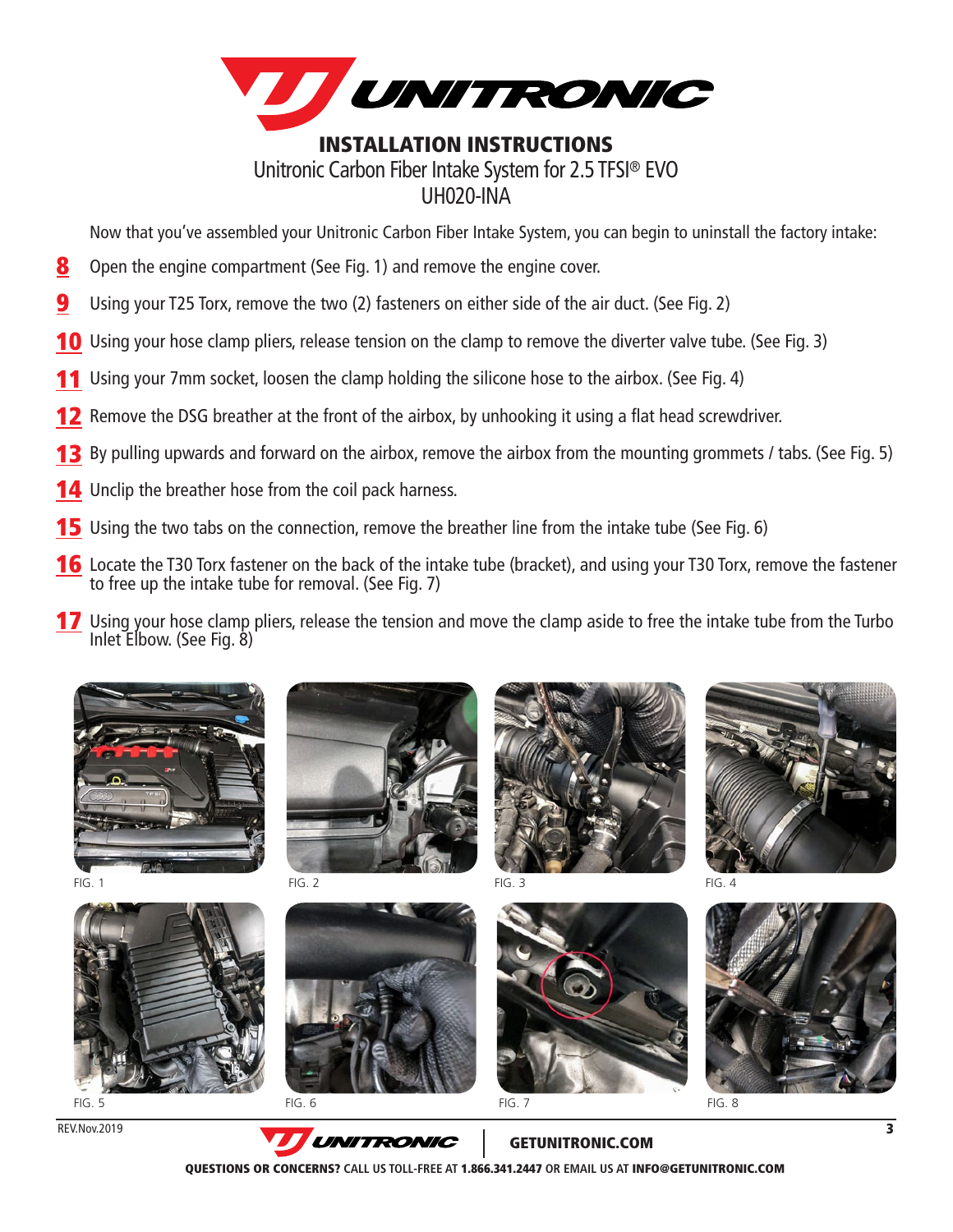

Now that you have successfully removed the factory intake, you can proceed to installing the Unitronic Carbon Fiber Intake System:

- **18** Locate your 3" or 4" EPDM Inlet Coupler (UH026-IN2 4" or UH027-IN2 3"). First, install this onto the Unitronic 3" or 4" Turbo Inlet Elbow. Tighten one of the two supplied hose clamps, to affix the Inlet Coupler onto the Turbo Inlet Elbow.
- **19** Next, install the Unitronic 3" or 4" Carbon Fiber Intake Tube onto your 3" or 4" inlet coupler, and using your T30 Torx and OEM fastener, re-install the fastener in the corresponding location on the rear bracket. (See Fig. 9)
- 20 Once the rear tube is oriented and aligned properly, tighten the other supplied hose clamp to hold the intake tube to the inlet coupler.
- **21** Install the Carbon Fiber Airbox Assembly (now with the Transition Tube mounted). Carefully angle the airbox assembly into place (See Fig. 10)
- 22 Once the Carbon Fiber Airbox is seated correctly, push downward to ensure it is properly seated into place on the mounting posts, and the grommets are holding it securely in place on the mounting posts.
- 23 Reinstall the breather line onto the intake tube (See Fig. 11)
- **24** Locate the Unitronic 4" EPDM Flex Coupler (UH025-IN2). Open both supplied hose clamps entirely and rest them over the intake tube and transition tube in preparation for the install of the flex coupler. Slide the flex cou-<br>pler between the intake tube and transition tube, then slip over the hose clamps, and tighten them. (See
- 25 Using your hose clamp pliers, reinstall the DV tube. (See Fig. 13)

**Note: It is not necessary to slide the DV tube completely on the port of the transition. You should slide on the DV tube approx. 1.5" or enough to ensure the clamp has proper seating beyond the barbed end.**





FIG. 10 **FIG. 11** FIG. 11 **FIG. 10 FIG. 12** 





FIG. 9



FIG. 11 FIG. 12 **FIG. 12** FIG. 13

REV.Nov.2019



GETUNITRONIC.COM

QUESTIONS OR CONCERNS? **CALL US TOLL-FREE AT** 1.866.341.2447 **OR EMAIL US AT** INFO@GETUNITRONIC.COM